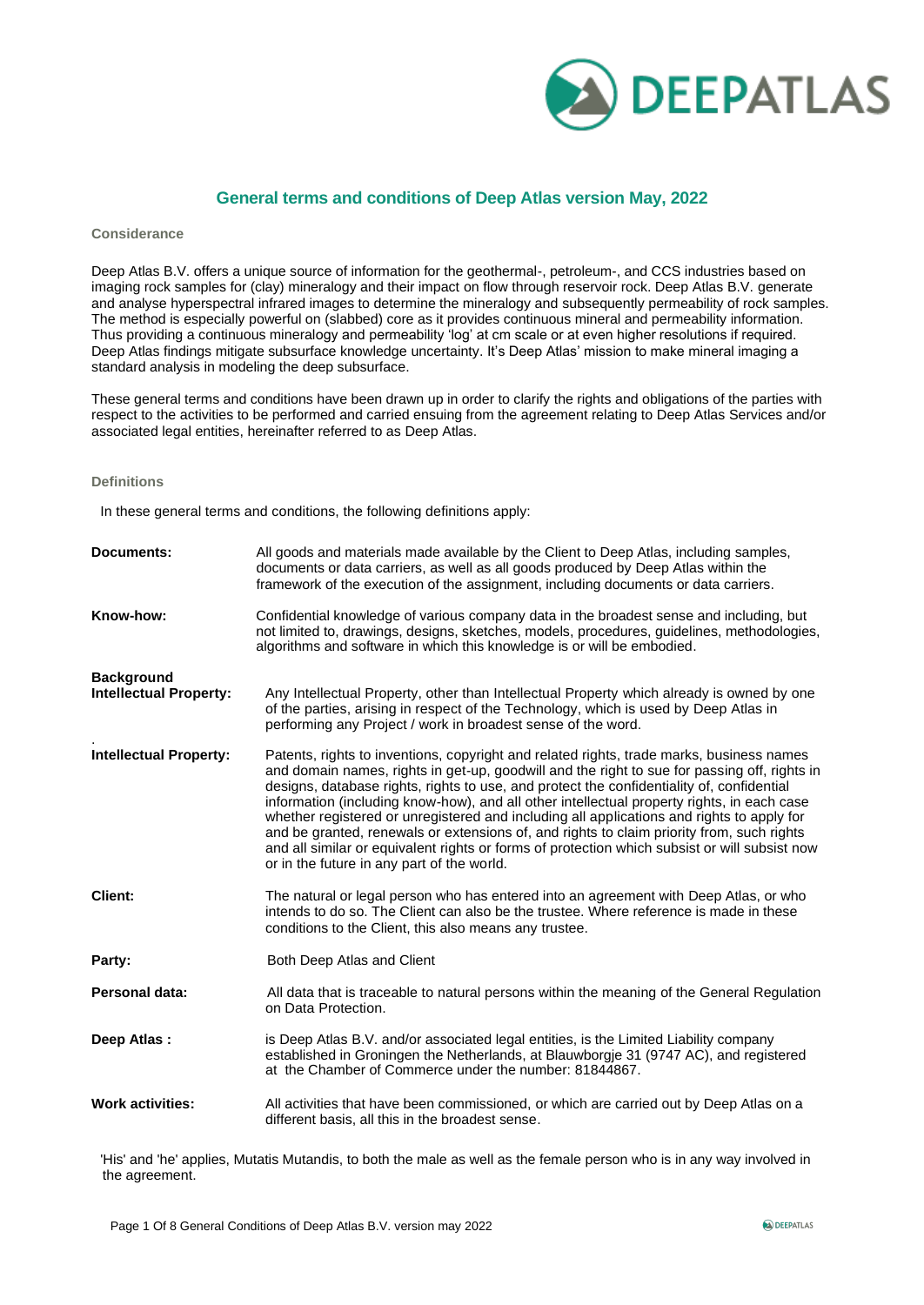

## *GENERAL PART*

### **Applicability**

- a. These general terms and conditions apply to all offers made by Deep Atlas, to agreements concluded and to all actual and legal acts performed by Deep Atlas in the implementation thereof. A copy of these conditions can be downloaded free of charge from the website www.deepatlas.nl/conditions and will also be sent free of charge on first request. The applicability of any other condition is hereby explicitly rejected.
- b. These general terms and conditions consist of a general section and a special section. The general part consists of articles 1 to 16 of these conditions. If the offers or the agreements concluded also or only include 'operational tasks on location', then in addition to the general part, the provisions of the special section I 'Operational tasks on location', as referred to in Articles 17 through 20, apply;
- c. In case of contradiction between the special part and the general part and as far as these cannot complete each other – the provisions of the applicable special part prevail. In the event of a conflict between the conditions as stipulated in the agreement and the general terms and conditions, the conditions as stipulated in the agreement shall prevail.
- d. If one or more stipulations in these general terms and conditions are at any time wholly or partially void or are nullified, then the other provisions mentioned in these general conditions remain in full force. In such a case, the parties will consult with each other to agree on new provisions to replace the null and void or nullified provisions, with the aim and purport of the original provisions being sought as much as possible.
- e. All provisions in these general terms and conditions also apply to activities of the directors and employees of Deep Atlas and/or to any third parties or auxiliary persons engaged by Deep Atlas.
- f. When Deep Atlas hires third parties for the execution of the work, then the provisions of these general terms and conditions have also been stipulated for the benefit of this third party, in so far as this third party wishes to invoke them.
- g. In case of purchase of goods by Deep Atlas for the execution of the work, the relevant purchase will be made entirely at the expense and risk of the Client. The (purchase / sale) conditions of the original seller or supplier are applicable back to back to the agreement between Deep Atlas and its Client.

### **Offer and acceptance**

- a. An agreement is concluded at the time that the offer signed by the Client is received back by Deep Atlas, or when the execution of the work has started, or another statement showing that the agreement has been concluded.
- b. The prices stated in an offer are exclusive of VAT and other government levies, duties, taxes, as wel as any costs to be incurred in the context of the agreement, including travel and accommodation costs, unless stated otherwise.
- c. An offer sent by Deep Atlas is valid until 30 days after the date of that offer.
- d. Obvious typos, errors and mistakes in offers do not bind Deep Atlas.

#### **Client data**

- a. The Client is obliged to provide all information, not limited to information, knowledge and changes that Deep Atlas indicates are necessary, or that the Client should reasonably understand are necessary for the correct execution of the agreement, completely, on first request, at least in time and in the desired form and in the desired manner, free of charge to Deep Atlas. The above also applies if the data originates from third parties.
- b. Deep Atlas has the right to suspend the execution of the assignment until the moment that the Client has fulfilled the obligations referred to in the previous paragraph.
- c. If and insofar as requested by the Client, the documents made available will be released, subject to the provisions under article 11.
- d. Client is fully responsible for the delivery and return of its goods and data to- and from Deep Atlas' location, as well as its organisation. Costs related to delivery and return thereof made by Deep Atlas will be charged to the Client on the basis of the commercial rate.
- e. The Client guarantees that all information supplied by him is free of copyright or other rights and also free of toxics and (explosion) hazards. Deep Atlas has no obligation to investigate this, the full responsibility in this respect lies entirely with the Client. The client fully indemnifies Deep Atlas for claims from third parties in this respect.
- f. The Client guarantees the correctness of the data and documents provided by him and indemnifies Deep Atlas for damage resulting from incorrect or incomplete information.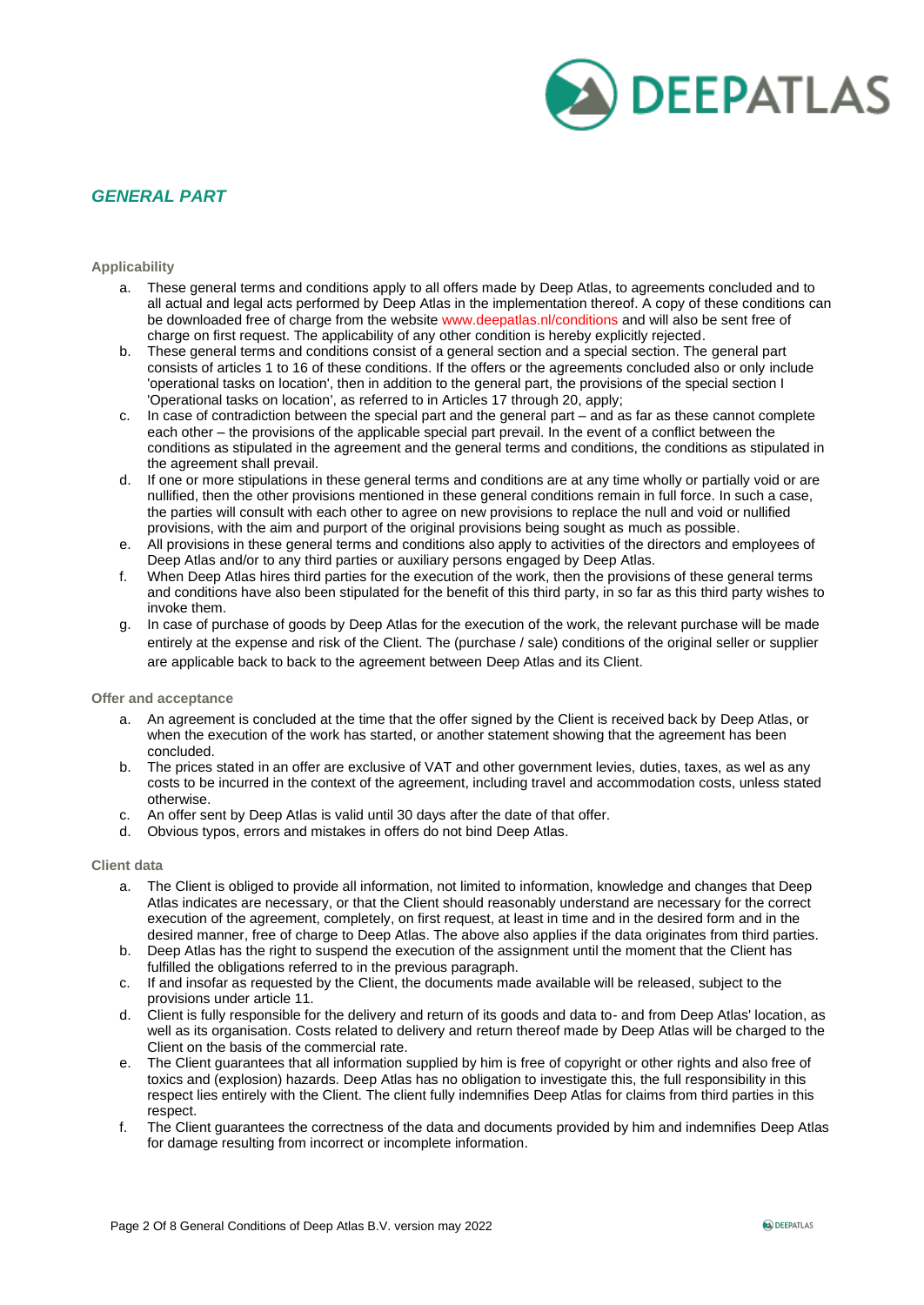

### **Execution of the agreement**

- a. Deep Atlas has the right to have certain work carried out by third parties. The applicability of article 7:404, 7:407 paragraph 2 and 7:409 of the Dutch Civil Code is hereby expressly excluded.
- b. Deep Atlas is entitled to execute the agreement in various phases and issue invoices for those parts that have been carried out separately.
- c. If during the assignment work has been carried out for the benefit of the Client, which is not covered by the work as agreed in the order confirmation, the relevant note in the administration of Deep Atlas is derived from the assumption that this work was carried out on an incidental assignment, without prejudice to the right of Deep Atlas to provide proof of this by other means.
- d. Deep Atlas supplies mineralogy imaging and permeability prediction information that can be used, in relation to other sources of information, in subsurface modeling. Client acknowledges that despite Deep Atlas's professional endeavours the Services to be rendered are limited. The output of the data are of a predictive nature, and, as a result, contain elements of uncertainty.The output consists of predictions and not statement of facts or claims . Deep Atlas does not guarantee that the output is correct or complete and the Client cannot derive any rights from these predictions. The Client should at all times interpret the predictions as advice.

### **Confidentiality and Intellectual Property**

- a. Both the Client and Deep Atlas guarantee that all information, not limited to data and know-how, received from the other party, will be treated confidentially and will remain secret. This is subject to the legal obligation to disclose certain data.
- b. The Client is explicitly prohibited from reproducing, disclosing or exploiting the information referred to in the previous paragraph, with or without the involvement of third parties, without prior written permission from Deep Atlas.
- c. Deep Atlas is entitled to store, use and process the texts, graphics, drawings, designs, images, recordings and other products and materials it has drawn up on a data carrier. Deep Atlas ensures in that case that no direct or indirect information about the natural or legal person is released.
- d. The data and (technical) details provided by Deep Atlas all in the broadest sense of the word are only intended for the Client and for the (technical) objectives of the Client itself. None of the products, materials and services produced by Deep Atlas may be made public or used for anything other than it was intended without the prior written permission of Deep Atlas. Nor may any of the products, materials and services made by Deep Atlas be modified or multiplied, including reproduction by means of print, offset, photocopy or microfilm or in any digital, electronic, optical or other form. The products, materials and services supplied by Deep Atlas may not be resold to third parties. All this unless expressly agreed otherwise in writing and insofar as the purpose and purport of the assignment is not surpassed.
- e. Each Party would retain ownership of their Background intellectual property rights existing as of the Effective Date, or developed or acquired independently of the assignment, and nothing in the agreement shall assign any ownership to the other Party with respect to such Background intellectual property rights, unless otherwise agreed in written.
- f. All products, materials and services such as, but not limited to patentable and unpatentable inventions, discoveries, ideas, source code, and all other intellectual property which are developed by Deep Atlas for Client under the terms of the agreement shall belong exclusively to Deep Atlas, and Deep Atlas shall be the sole owner of all copyrights, patents, inventions, discoveries and trade secrets in the same, including the right to change, edit, and distribute same throughout the world. As far as necessary, Client hereby irrevocably assigns to Deep Atlas all its right, title, and interest therein. All this unless otherwise agreed in written.

#### **Force majeure**

- a. Force majeure means circumstances, conditions and/or events, which cannot be influenced by any Party, which take place beyond the fault or negligence of any Party and which cannot be avoided or prevented by taking reasonable measures, which are temporarily or permanently prevent the execution of any obligation (other than payment obligations) under the Agreement, such as trade union strikes, epidemics, computer virus, program crash, war (declared or not declared), terrorism, blockades, embargoes, riots, demonstrations, uprisings, fires, storms and/or other extreme weather conditions and/or other act of nature, provided that no cause or contribution to those events is given.
- b. In the event that the execution of obligations under the Agreement is temporarily prevented as a result of a force majeure, the force majeure will only have the effect of postponing the execution of those obligations (with the exception of payment obligations), and this fact shall not apply as a reason not to comply with the Agreement.
- c. If Deep Atlas cannot, not timely or not adequately fulfill its obligations under the agreement as a result of force majeure, such as but not limited to stagnation in the normal course of business within its undertaking, these obligations will be suspended until the moment that Deep Atlas is again able to meet these in the agreed manner without Deep Atlas being in default and without being obliged to pay any compensation.
- d. In the event that the execution of obligations under the Agreement is permanently prevented by a force majeure, or is temporarily prevented by a force majeure for a period that is expected to last at least 30 (thirty) days, then each Party is entitled to terminate the Agreement, without Deep Atlas being obliged to pay any compensation or costs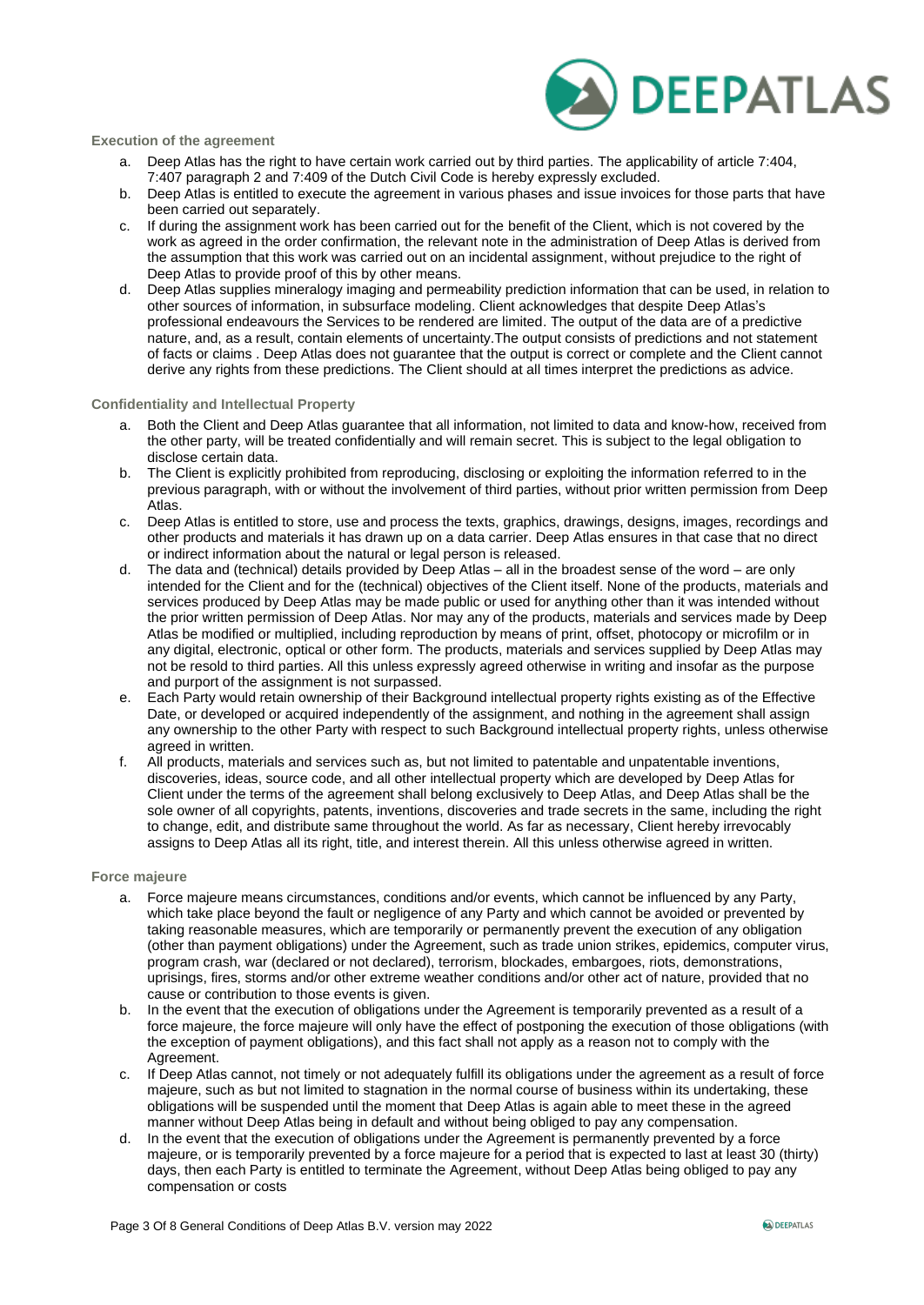



- a. Unless otherwise agreed in writing, the Client is obliged to pay the amount owed by him within 14 days of the invoice date.
- b. Payment is made via bank transfer.
- c. In the absence of payment within the period referred to in article 7 paragraph a, the Client is legally in default and Deep Atlas is entitled to all rights and actions arising from this. In that case, the Client will also owe statutory interest as referred to in art. 6:119 and 6:119a of the Dutch Civil Code. The Client is not entitled to settle amounts, except with permission from Deep Atlas.
- d. Costs as a result of judicial or extrajudicial collection of the claim are at the expense of the Client. The extrajudicial costs are fixed at at least 15% of the amount to be claimed with a minimum of  $\epsilon$  500 (in words: Five hundred euros)
- e. In the event that Deep Atlas has instituted its claim in legal proceedings, the Client is obliged to fully reimburse the actual costs involved in this procedure, without prejudice to the claims of Deep Atlas in respect of extrajudicial costs. This includes all costs insofar as they exceed a possible cost order of the Client on the basis of article 237 of the Dutch Code of Civil Procedure (*Wetboek van Burgerlijke Rechtsvordering*).
- f. Payments made by the Client always first serve to settle all interest, then costs owed and then the due and payable invoices that have been outstanding the longest, even if the Client states that the payment relates to a later invoice.
- g. Deep Atlas is entitled to send partial invoices.
- h. Upon termination of the agreement, Deep Atlas will prepare its final statement of the work already carried out by it. The provisions mentioned in this article are fully applicable.
- i. When more Clients are involved in the agreement, they are all jointly and severally liable for the payment of the invoices and all other obligations arising from the agreement.
- j. If the costs incurred or investments have not led to the desired result, this will not lead to crediting, or at least, this does not release the Client from his payment obligation towards Deep Atlas.

### **Complaints, claims**

- a. A claim or complaint relating to the work performed and/or the invoice amount must be submitted in writing within fourteen days after the date of dispatch of the invoice, the documents or information about which the Client has a complaint, or within fourteen days after the discovery of the defect, provided the Client demonstrates to Deep Atlas that he could not reasonably have discovered the defect earlier. If such a complaint is not made, the work performed and/or the final bill is accepted without protest.
- b. A claim or complaint as referred to in Article 8, paragraph a, does not suspend the payment obligation of the Client.

### **Article 9A. Liability**

### Note in advance: Coronavirus COVID-19

The outbreak of the Coronavirus that can lead to the disease COVID-19 is a Pandemic and occurs worldwide. Companies and governments - worldwide - impose measures that lead to various obligations, prohibitions and adjustments. These measures are always subject to change and involve many uncertainties. Deep Atlas will of course make every effort to provide quotations that are as realistic as possible and to carry out planned Work in these dynamic times.

Events as a result of the coronavirus outbreak may mean that Deep Atlas cannot comply with certain legal and contractual obligations. For that reason, Deep Atlas excludes any liability for non-fulfilment or late fulfilment of contractual obligations insofar as these are the direct or indirect result of (measures regarding) the Coronavirus in the broadest sense of the word. Such as, but not limited to, the situation where in our opinion it is no longer responsible for our employees or the employees deployed to perform Work.

- a. The Client is liable for damage as a result of any accident and any event and as a result of the violation of another contractual or non-contractual obligation, with the exception of the deviations mentioned below and without prejudice to other provisions in these general terms and conditions for delivery. The Client will indemnify Deep Atlas against any claim for damages in this regard.
- b. The Client must indemnify Deep Atlas and hold it harmless against claims and fines as a result of acts and omissions of the Client that constitute an infringement of sanctions laws and/or regulations.
- c. Deep Atlas is not liable for damage and loss to items caused during the time that Deep Atlas or someone on behalf of Deep Atlas actually transports, processes, handles, rents, borrows, investigates, uses, stores or for whatever reason has these items in their possession. Deep Atlas is not liable for damage resulting from the property damage.
- d. For material damage to goods delivered by or under the responsibility of Deep Atlas, (whether or not including material supplied by or on behalf of the Client), the liability is limited to the re-execution of the assignment. If it is not possible to carry out the assignment again, the liability is limited to the invoice value for the relevant assignment, or in the case of a partial assignment, the invoice value of the relevant partial assignment, or in the case of monthly invoicing, the invoice value of the month in question with a maximum of 30 days.
- The Client indemnifies Deep Atlas against all third-party claims for product liability as a result of a defect in a product that was delivered by the Client to a third party and that (partly) consisted of products and/or materials supplied by Deep Atlas.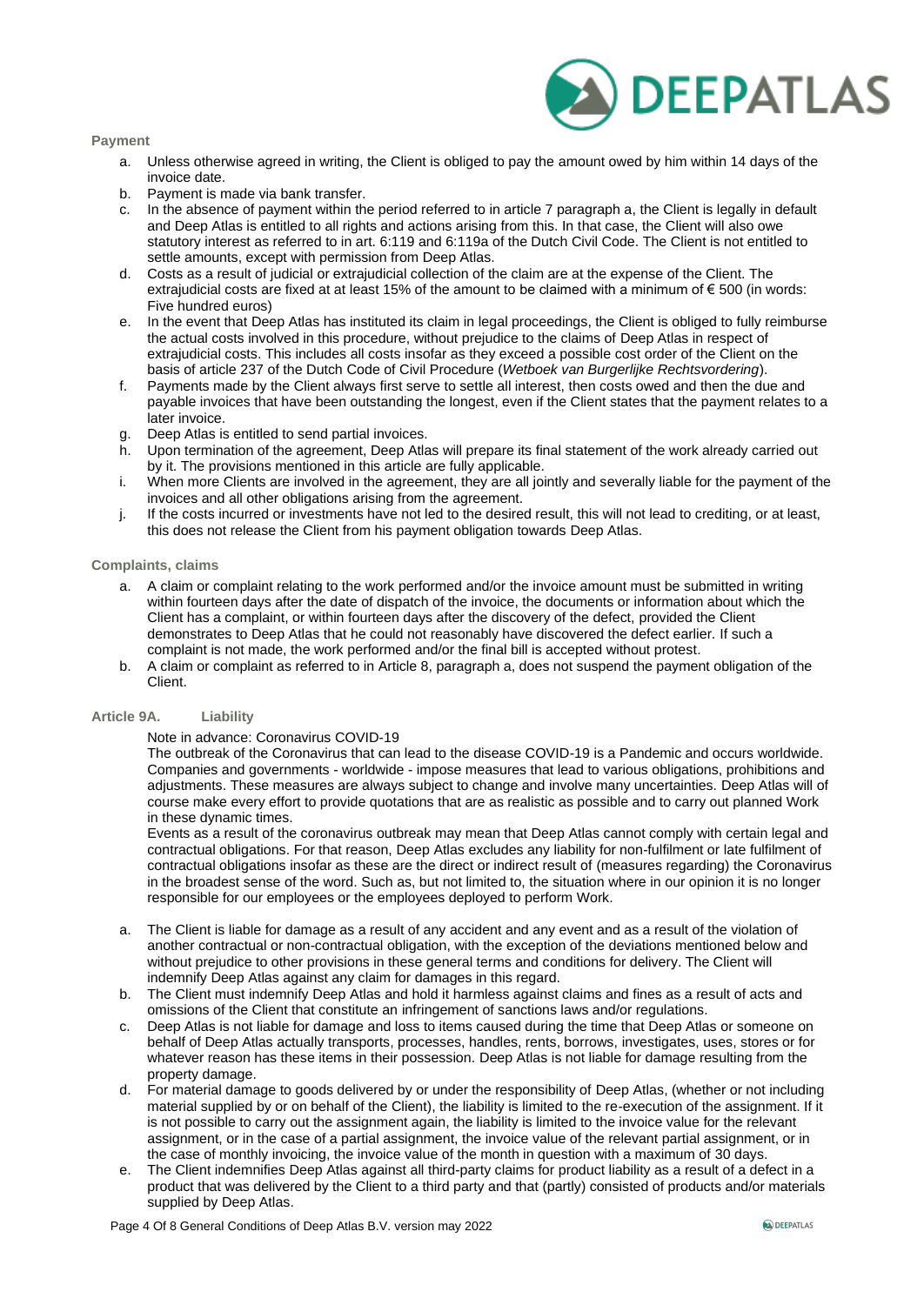

- f. The Parties are not mutually liable for each other's indirect, immaterial or consequential damage, such as but not limited to loss of profit, business interruption, reputation damage and missed assignments. This with the exception of loss of rent and lost rent from Deep Atlas and unless this is caused by intent or gross negligence on the part of the other party.
- g. Client is fully responsible for, and will release, indemnify and hold harmless Deep Atlas and its affiliates from, and hold harmless against, all claims, losses, damages, costs (including legal fees), expenses and other obligations arising from pollution and/or contamination arising from or related to the execution of the agreement when:
	- the aforementioned pollution and/or contamination takes place in the Work area of the Client and its affiliated companies; or
	- the pollution and/or contamination referred to originates or arises from the property of or equipment owned by, leased or rented by – whether or not from Deep Atlas – the Client and its affiliated companies.
	- If and insofar as any liability falls on Deep Atlas, for whatever reason, this liability is at all times limited to a maximum amount of EUR 2,500,000 per event or series of events with the same cause of damage.
- h. In any case, Deep Atlas's liability lapses in its entirety if the Client, as soon as it becomes aware of circumstances for the first time, does not report this within a reasonable time, or if the Client does not act or omits actions to prevent further damage.
- i. The Parties cannot invoke limitations on liability if and to the extent that loss or damage is the result of gross negligence or wilful misconduct on the part of the other party, or its affiliates
- j. The Parties are liable to third parties as determined by Applicable Law. For the purposes of this article, "third parties" are understood to mean any party that is not part of the Client and its affiliates or Deep Atlas and its affiliates.

### **Article 9B. Liability in connection with offshore, oil, gas and geothermal**

- a. With regard to activities in the offshore and/or the oil, gas and geothermal industry, the provisions as referred to in this article also apply, with the exclusion of paragraphs c and d of Article 9A.
- b. The Client is responsible for, and will release, indemnify and hold harmless Deep Atlas and all affiliated companies from and against all claims, losses, damages, costs (including legal costs), expenses and other obligations due to:
	- loss of, or damage to, the property of the Client and its affiliates, whether owned or leased by the Client and its affiliates;
	- personal injury, including death or illness of subordinates of the Client and its affiliates;
		- arising from or related to the performance of the Agreement:
- c. Deep Atlas is responsible for, and will release, indemnify and hold harmless Client and its affiliates from, and hold harmless against, all claims, losses, damages, costs (including legal fees), expenses and other obligations due to:
	- loss of, or damage to, the property of Deep Atlas and its affiliates, whether owned or leased by Deep Atlas and its affiliates;
	- personal injury, including death or illness of employees of Deep Atlas and its affiliates;
	- arising from or related to the performance of the Agreement.
- d. With respect to third party claims, the party that caused the damage shall be responsible for, and shall release, indemnify, and hold harmless the other party against all: claims, losses, damages, costs (including legal fees), expenses and other obligations arising from personal injury, including death or illness and loss of or damage to property of such third parties, insofar as and to the extent that such injury, loss or damage results from an act or omission, including negligence of the party that caused the damage.
- e. The Client guarantees that all parties engaged by the Client have signed the mutual indemnification agreement of Nogepa – known as: 'MIA Mutual Indemnity Agreement' – and that they are sufficiently insured in this regard.

### **Duration and termination**

- a. The agreement is entered into for an indefinite period of time, unless it follows from the nature or scope of the assignment that it has been entered into for a definite period of time.
- b. The parties have the right to terminate the agreement with due observance of the provisions included in this article, with cancellation always taking place towards the end of the month.
	- For agreements with an unlimited term, a notice period of 2 months applies.
	- For agreements with a limited deadline in principle, but which are tacitly extended, a notice period of 2 months before the end of the extended period.
- Agreements with a limited term, such as a full project agreement, cannot be terminated prematurely. c. The parties have the right to terminate this agreement immediately and without having to give notice to the
- other party in case: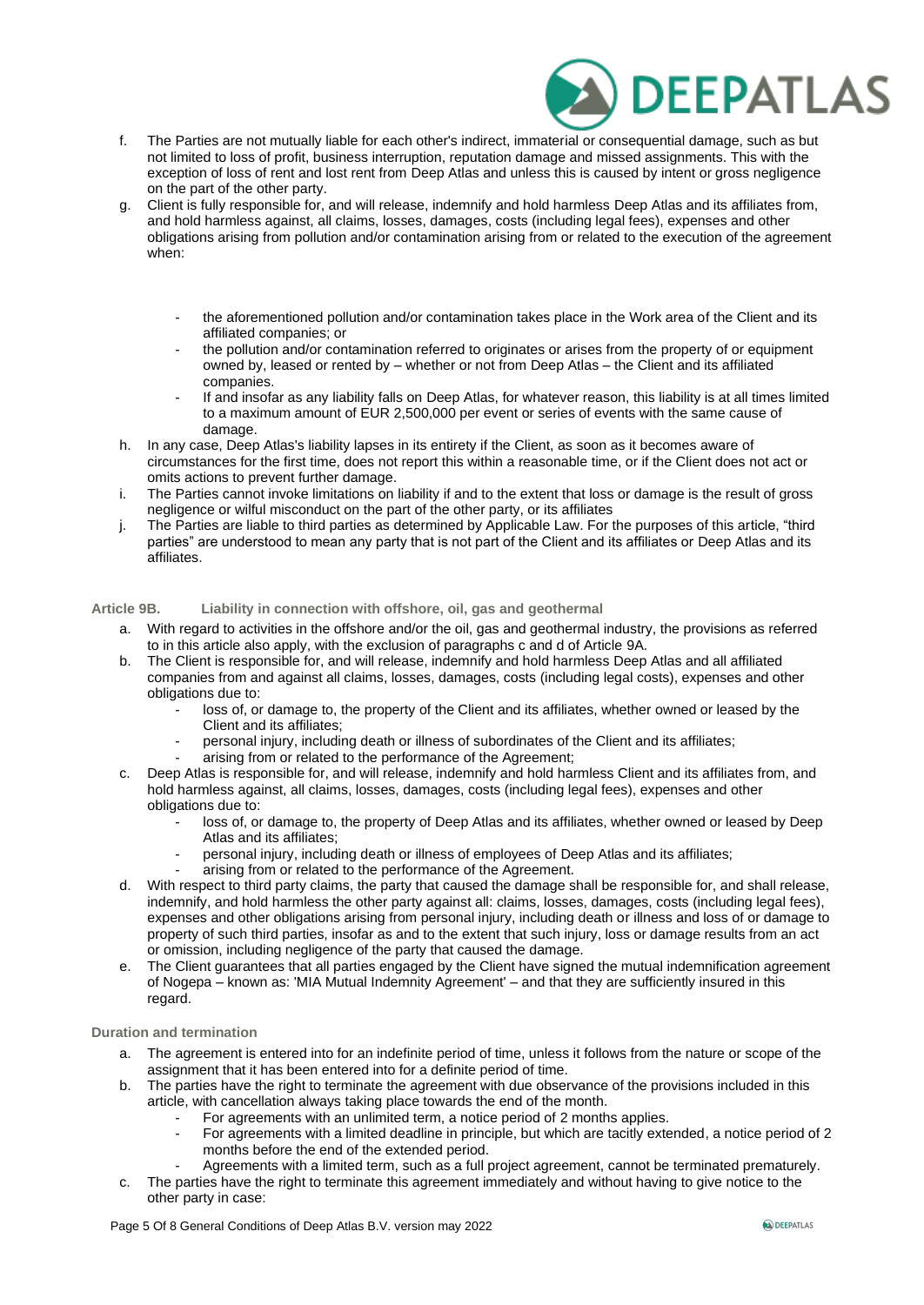

- The other party has applied for a suspension of payments or is declared bankrupt;
- The other party sells or transfers its business to a third party and/or loses direct control over its business.
- d. Each of the parties has the right to terminate this agreement in the event that it is proven that:
	- a material breach of trust has arisen;
		- continuation of the agreement according to standards of reasonableness and fairness is unacceptable.
- e. Parties always have the opportunity to mutually agree to another notice period if the circumstances of the case justify this.

### **Suspension / retention**

- a. Deep Atlas is entitled to suspend the fulfillment of all its obligations, including the issuance of documents or other items – including, but not limited to, digital files and research objects – to the Client or third parties, up to the moment that all due and payable receivables, including advance payments, are fully paid by the Client.
- b. Deep Atlas is not liable for damage caused by the delayed handling of work caused by the suspension, even if it appears that the suspension was based on an incorrect legal basis.

### **Personal data**

- a. Deep Atlas will perform all efforts that can reasonably be expected of it to keep personal data confidential.
- b. Insofar as necessary, personal data -with the intention what it is used for- are registered by Deep Atlas with the Authority of Personal Data (*Autoriteit Persoonsgegevens)*
- c. Client gives Deep Atlas permission, for the proper execution of the assignment and/or to the extent necessary, to use or process his/her personal data.
- d. Unless Deep Atlas is required by law, no personal data will be provided to third parties without the explicit permission of the data subject.
- e. For questions about, among other things, (the purpose of) the registration, the use of the personal data and/or for the transfer of changes or for objection to (further) use or registration of his/her personal data, the Client or the data subject must submit these in writing to the Deep Atlas office in Groningen.

### **Change clause**

a. Deep Atlas has the right to change these conditions. Deep Atlas will inform the Client of this in writing. Client then has the right to terminate the agreement within two months after this notification. If no response is received within two months, the change will be considered to be accepted and therefore irrevocable.

### **Penalty clause**

a. If the Client acts contrary to the provisions of article 5 of these general terms and conditions, the Client will forfeit a fine of € 1,000.00 (in words: one thousand euros) to Deep Atlas for each violation, plus an amount of €1.000 (in words: one thousand euros) for each day that the violation continues. The fine is capped at €100,000 (in words: one-hundred thousand euros). The fine is immediately due and payable, without any notice of default or other prior declaration in the sense of art. 6:80 of the Dutch Civil Code being necessary. This penalty is due both for an attributable and non-attributable shortcoming and without prejudice to any other rights or claims of Deep Atlas, including in any case the right of Deep Atlas to claim full compensation.

### **Evergreen clause**

a. In order to ensure that even after the end of the agreement some provisions remain valid, an evergreen clause has been included here. The provisions of Articles 5, 14 and 15 shall also remain in force after termination of this agreement.

#### **Applicable law and competent court**

- a. Only Dutch law applies to all legal relationships between the Client and Deep Atlas, to which these general terms and conditions apply.
- b. All disputes between the Client and Deep Atlas are exclusively settled by the competent court in the district where Deep Atlas is located.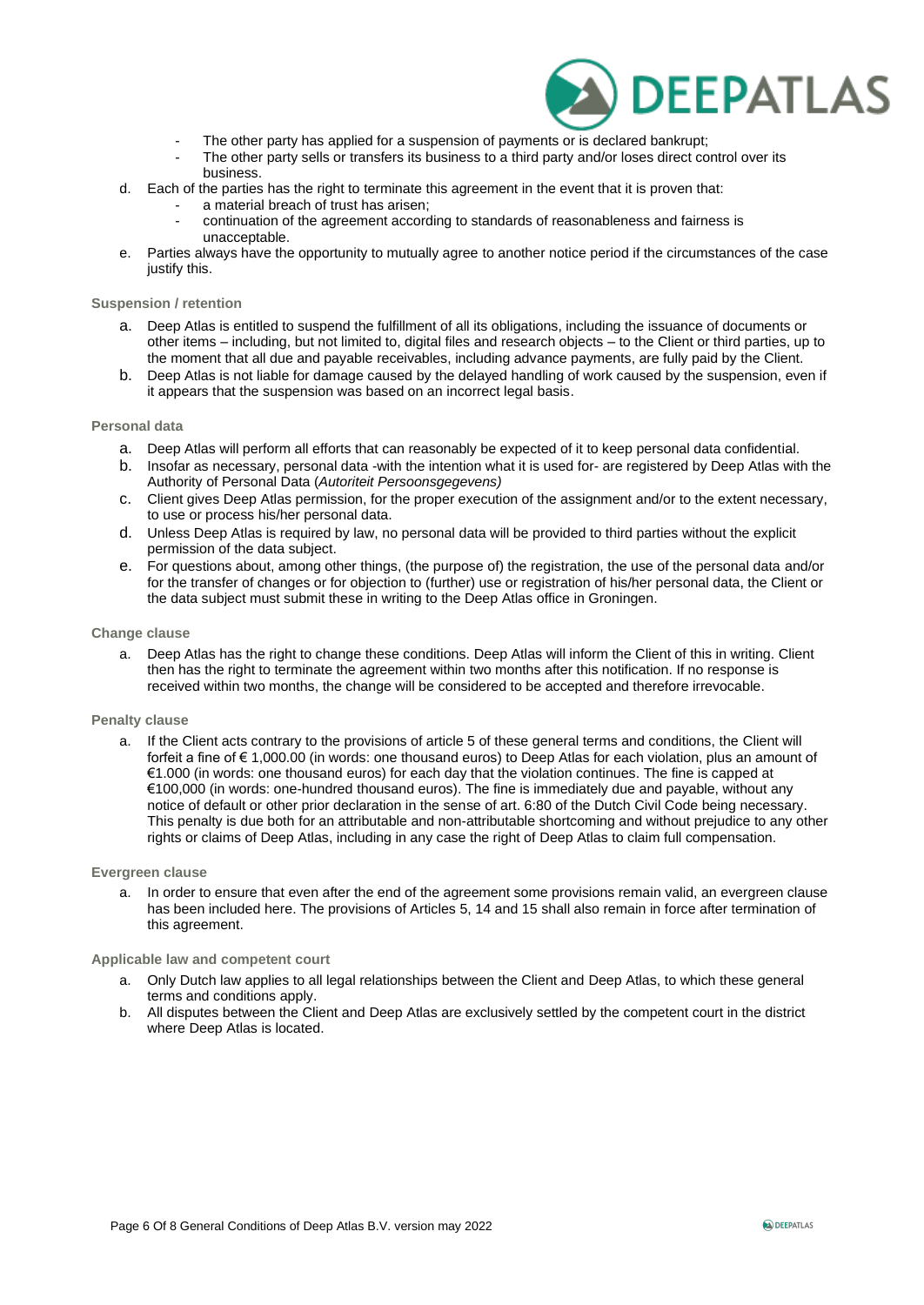# *SPECIAL PART OPERATIONAL TASKS ON LOCATION*

**Provisions concerning the location where the work is carried out**

- a. Unless explicitly agreed otherwise, the Client is responsible for and will ensure that all permits, licenses, and other approvals necessary for the project, the work and the location are obtained. This unless otherwise agreed in writing.
- b. The Client will ensure that the location is easily accessible, that the equipment and materials can be mobilized properly and safely and that the project and/or the services can start on the agreed date and can be executed without interruption or hindrance.
- c. The Client shall ensure that the working conditions at the Location (in particular with regard to safety and health) are fully and properly compliant with the required standards and are fully compliant with the local regulations and requirements.
- d. The parties will act in accordance with all laws, regulations, decisions and/or other requirements and instructions from governments and/or other authorities.

### **Liability and insurance**

- a. Deep Atlas is not liable for damage in connection with environmental damage.
- b. In the cases in which Deep Atlas makes use of the goods made available by the Client, such as, but not limited to: equipment, vehicles, and materials, Deep Atlas is in no way liable for any damage to these goods. The client indemnifies Deep Atlas accordingly.
- c. The Client guarantees that it has fully WA(M) and Casco insured the goods entrusted to Deep Atlas, with a maximum deductible of € 2,500 (in words: twenty-five hundred euros). Deep Atlas will be indicated as coinsured on this insurance. The Client will indemnify Deep Atlas against claims from third parties and both the Client and its insurer will refrain from any recourse against Deep Atlas and/or third parties hired by Deep Atlas.
- d. The Client guarantees that the Client will take out and hold a full project-, CAR- (Construction All Risks), EAR (Erection All Risk)- or comparable insurance during the term of the agreement that provides at least adequate coverage with respect to material loss and/or property damage and/or injury caused during the execution of the Work. The insurance must provide coverage – also on behalf of Deep Atlas – at the location as well as during transport and other manipulations with a maximum deductible of € 2,500 (in words: twenty-five hundred euros).
- e. The insurances referred to in Article 18 (c) and (d) will in all cases be primary to the insurance policies of Deep Atlas. The insurance as mentioned in Article 18 (c) and (d) will stipulate that the insurers will waive any right of subrogation towards Deep Atlas. Deep Atlas will be mentioned as a co-insured in the policy.
- f. In the absence of an insurance policy under Article 18 (c) and (d), any damage must be settled as if this insurance had existed. In that case, Deep Atlas must be fully safeguarded, with the exception of the deductible amount referred to in Article 18 (c) and (d).
- g. The parties will furthermore take out all mandatory statutory insurance that is prescribed by the applicable legislation.

#### **Permits and other official costs to be incurred**

- a. All costs incurred by Deep Atlas, which are incurred in connection with the execution of the work, are fully at the expense of the Client. Unless otherwise agreed in writing, this shall in any event be understood to mean:
	- permits
	- exemptions
	- fines and penalty payments
	- guarantees
	- and (other) costs charged by the government
- b. The timely, complete and correct arranging and realization of necessary permits and other official documents is entirely at the expense and risk of the Client. Deep Atlas gives no guarantee in this respect.
- c. Deep Atlas is not liable for the consequences of the lack of a valid (transport) permit or exemption, and/or delays and suspensions that arise from this.
- d. If during the execution of the work it is necessary that obstacles are removed in whole or in part, these obstacles are only removed and/or replaced at the expense and risk of the Client. The pruning of trees, shrubs and other flora is also at the expense and risk of the Client.

#### **Safety**

- a. Under no circumstances are Deep Atlas and the employees deployed by it obliged to carry out activities, instructions and/or directions of any party if, in the sole reasonable opinion of Deep Atlas or its employees, this is unsafe and/or potentially endangers life or property. Deep Atlas and its employees are at all times authorised to stop the Work if, in the exclusive reasonable opinion of Deep Atlas or its employee(s), an unsafe situation occurs, or if there is a potential danger to life or property, without Deep Atlas being obliged to pay any damage or reimburse costs.
- b. The Parties will act in accordance with all rules, regulations, arrangements and measures (including the Risk Assessment & Evaluation) with regard to safety, environment, health and working conditions. The Client will ensure that the working conditions at the Location (in particular with regard to health and safety) are properly

**A) DEEPATLAS**